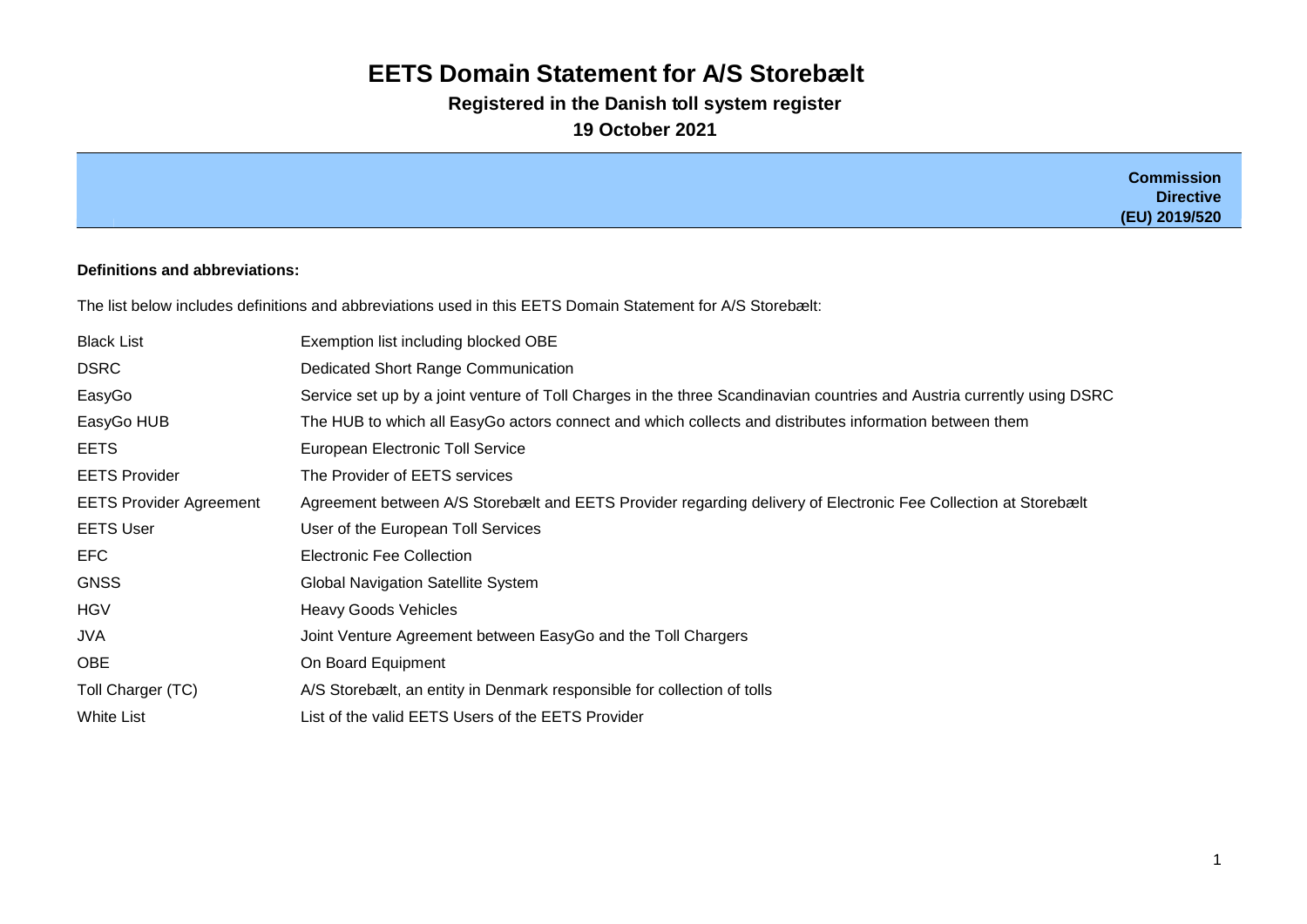| $\mathbf{1}$ .       | General<br>information                                         |                                                                                                                                                                                                                                                                                                                                                                                                                                                        |
|----------------------|----------------------------------------------------------------|--------------------------------------------------------------------------------------------------------------------------------------------------------------------------------------------------------------------------------------------------------------------------------------------------------------------------------------------------------------------------------------------------------------------------------------------------------|
| 1.1                  | The Danish toll<br>system register<br>and Conciliation<br>Body | Vejdirektoratet (The Danish Road Directorate)<br>Carsten Niebuhrs Gade 43, 5. sal<br>1577 Copenhagen V<br>Denmark<br>Phone +45 7244 3333<br>www.vd.dk/eets                                                                                                                                                                                                                                                                                             |
|                      |                                                                | The Danish Road Directorate is the relevant Conciliation Body relating to disputes concerning remuneration of EETS<br>Providers and of the main service provider.                                                                                                                                                                                                                                                                                      |
| This document<br>1.2 |                                                                | This document is intended for EETS Providers in the context of the Directive (EU) 2019/520 of the European Parliament and the Council of<br>19 March 2019 on the interoperability of electronic road toll systems and facilitating cross border exchange of information on the failure to<br>pay road fees in the Union, and the delegated regulation (EU) 2020/203 and Implementing regulation (EU) 2020/204 (hereinafter the<br>"EETS Legislation"). |
|                      |                                                                | Denmark has implemented the EETS Legislation in "Bekendtgørelse - BEK nr. 1863 af 27. september 2021 "Bekendtgørelse om<br>interoperabilitet mellem elektroniske vejafgiftssystemer og fremme af udvekslingen på tværs af landegrænser af oplysninger om<br>manglende betaling af vejafgifter i Unionen".                                                                                                                                              |
|                      |                                                                | In order to provide European Electronic Toll Service ("EETS") at A/S Storebælt, EETS Providers must enter into an EETS Provider<br>Agreement with A/S Storebælt. Fulfilment of the requirements listed below forms the basis for concluding the EETS Provider Agreement<br>as an EETS Provider in the EETS domain of A/S Storebælt.                                                                                                                    |
|                      |                                                                | A/S Storebælt has the right to make changes to the requirements in the EETS Domain Statement at any time. The EETS Providers and<br>its customers must observe the latest version of the EETS Domain. In the event of amendments to the statutory framework conditions<br>for the toll or the rendering of the EETS, which underlie these provisions for the EETS domain, these provisions shall be adapted for the<br>EETS domain accordingly.        |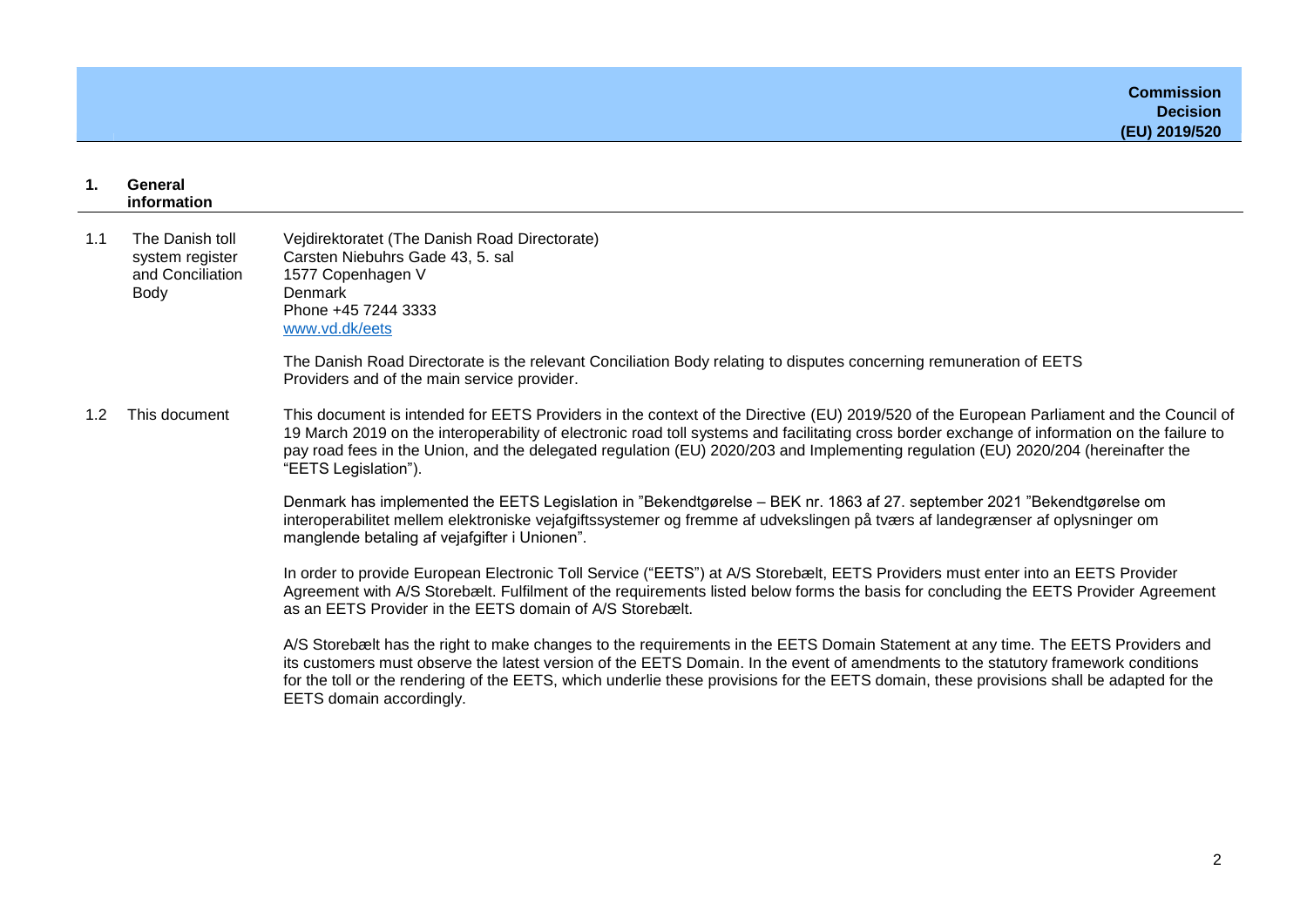|     |                                            | <b>Commission</b><br><b>Decision</b><br>(EU) 2019/520                                                                                                                                                                                                                                 |
|-----|--------------------------------------------|---------------------------------------------------------------------------------------------------------------------------------------------------------------------------------------------------------------------------------------------------------------------------------------|
| 2.  | Information about<br>the Toll Charger      |                                                                                                                                                                                                                                                                                       |
| 2.1 | <b>Identification of Toll</b><br>Charger   | A/S Storebælt<br>Vester Søgade 10<br>1601 Copenhagen V<br><b>Denmark</b><br>CVR no.: 10 63 49 70<br>https://storebaelt.dk/en/                                                                                                                                                         |
| 2.2 | <b>Toll Charger</b><br>contact information | A/S Storebælt<br>Vester Søgade 10<br>1601 Copenhagen V<br>Denmark<br>Tel + 45 33 93 52 00<br><b>EETS TC secretary</b><br>Vester Søgade 10<br>1601 Copenhagen V<br>Denmark<br>Tel + 45 33 93 52 00<br>EETSsecretary@sbf.dk<br><b>EETS Toll Domain Statement for A/S Storebælt</b>      |
| 2.3 | <b>Toll Charger</b>                        | A/S Storebælt is a subsidiary of the state-owned company Sund & Bælt Holding A/S. A/S Storebælt is the owner of the infrastructure in the<br>Lance of the 40 line lance fired link agains a Otenthank The Bull againstan of a processing builder a large land description of The Bull |

general information form of the18 km long fixed link across Storebælt. The link consists of a suspension bridge, a low-level bridge and a tunnel. The link carries both road and railway. The entire link is financed via user payment for the road link and through an annual fee from the rail operator for the rail link based on the actual train traffic.

> A/S Storebælt participates in EasyGo®, which is a service set up by a joint venture of Toll Chargers in some of the Scandinavian countries and Austria using DSRC. EasyGo® makes it possible to use the same OBE as means of payment at all toll stations in Denmark, Norway, Sweden and Austria.

EasyGo® has been established by Toll Chargers to meet the requirements and possibilities given in the EFC Directive (Directive 2004/52/EC) and the EETS Decision (2009/750/EC) on a common European Electronic Toll Service (EETS). EasyGo complies with the Directive (EU) 2019/520 per 19 October 2021.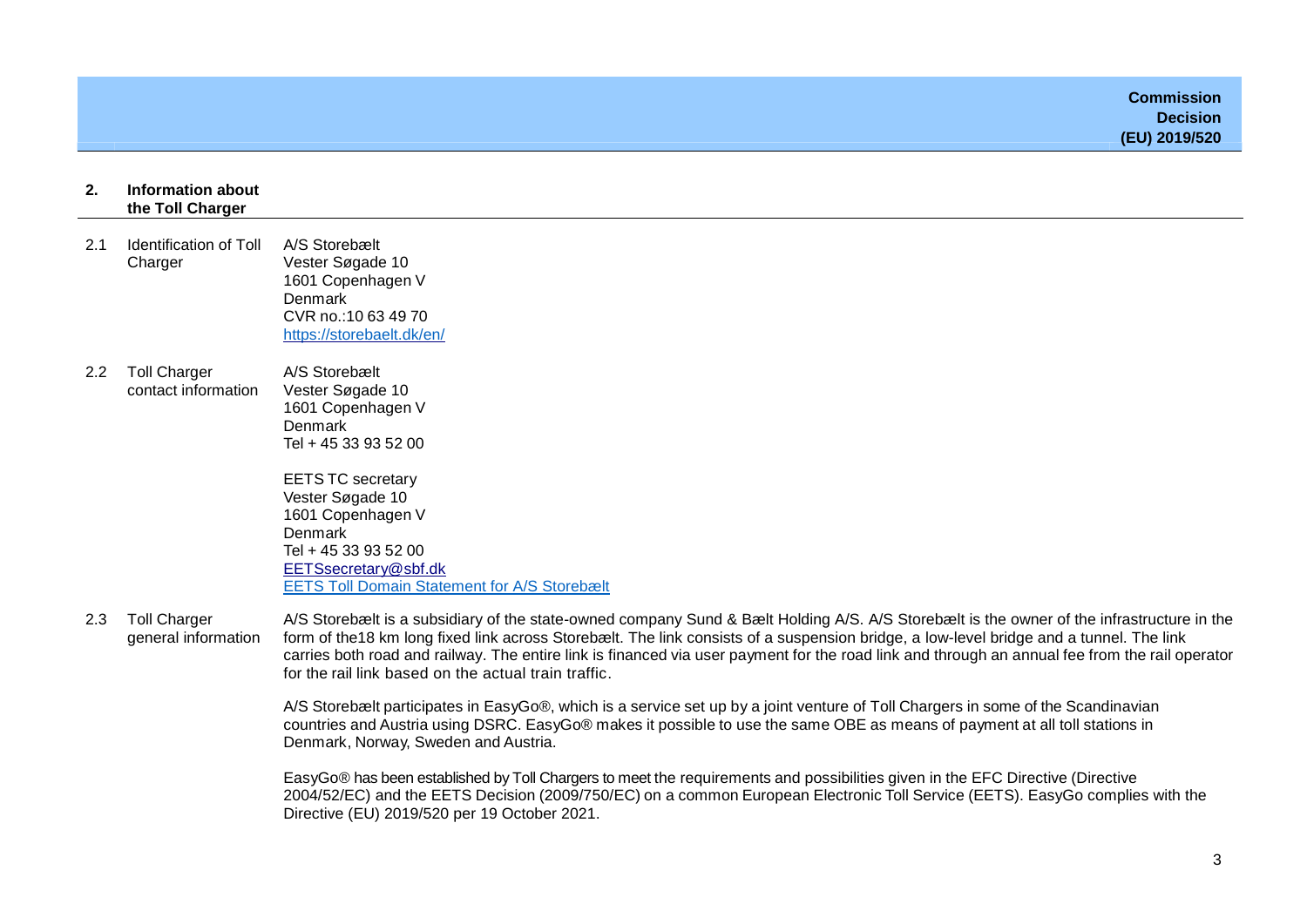|                    |                                | For details see: https://easygo.com/en/about-easygo/documents, Annex 901 Interoperable tolling across Europe                                                                                                                                                                                                                                                                                                        |
|--------------------|--------------------------------|---------------------------------------------------------------------------------------------------------------------------------------------------------------------------------------------------------------------------------------------------------------------------------------------------------------------------------------------------------------------------------------------------------------------|
|                    | 2.3.1 Main service<br>provider | A/S Storebælt does not have a main Service Provider. A/S Storebælt purchases all services required for operating the OBE-related<br>activities under the EETS Provider Agreement with EETS Providers as additional services. The additional services are offered on non-<br>discretionary terms to all EETS Providers wanting to provide these services based on the EETS Provider Agreement with A/S<br>Storebælt. |
| Legal basis<br>2.4 |                                | Lov om Sund og Bælt Holding A/S (Law on Sund & Bælt Holding A/S)<br>Lov nr. 588 af 24/06/2005 § 16 (Law no. 588 of 24/06/2005 § 16) med tillæg ved lov nr. 581 of 4/5/2015 (§1), lov nr. 686 af 27/5/2015<br>(§126) lov nr. 1739 af 27/12/2016 lov nr. 172 af 27/02/2019 §1 og §2 (only available in Danish)<br>https://www.retsinformation.dk/Forms/R0710.aspx?id=22457                                            |
|                    |                                | Danish legislation regarding the EETS Legislation (only available in Danish):                                                                                                                                                                                                                                                                                                                                       |
|                    |                                | Bekendtgørelse – BEK nr. 1863 af 27. September 2021 "Bekendtgørelse om interoperabilitet mellem elektroniske vejafgiftssystemer og<br>fremme af udvekslingen på tværs af landegrænser af oplysninger om manglende betaling af vejafgifter i Unionen."<br>https://www.retsinformation.dk/eli/lta/2021/1863                                                                                                           |

Toll Chargers and EETS Providers must also comply with other applicable legal requirements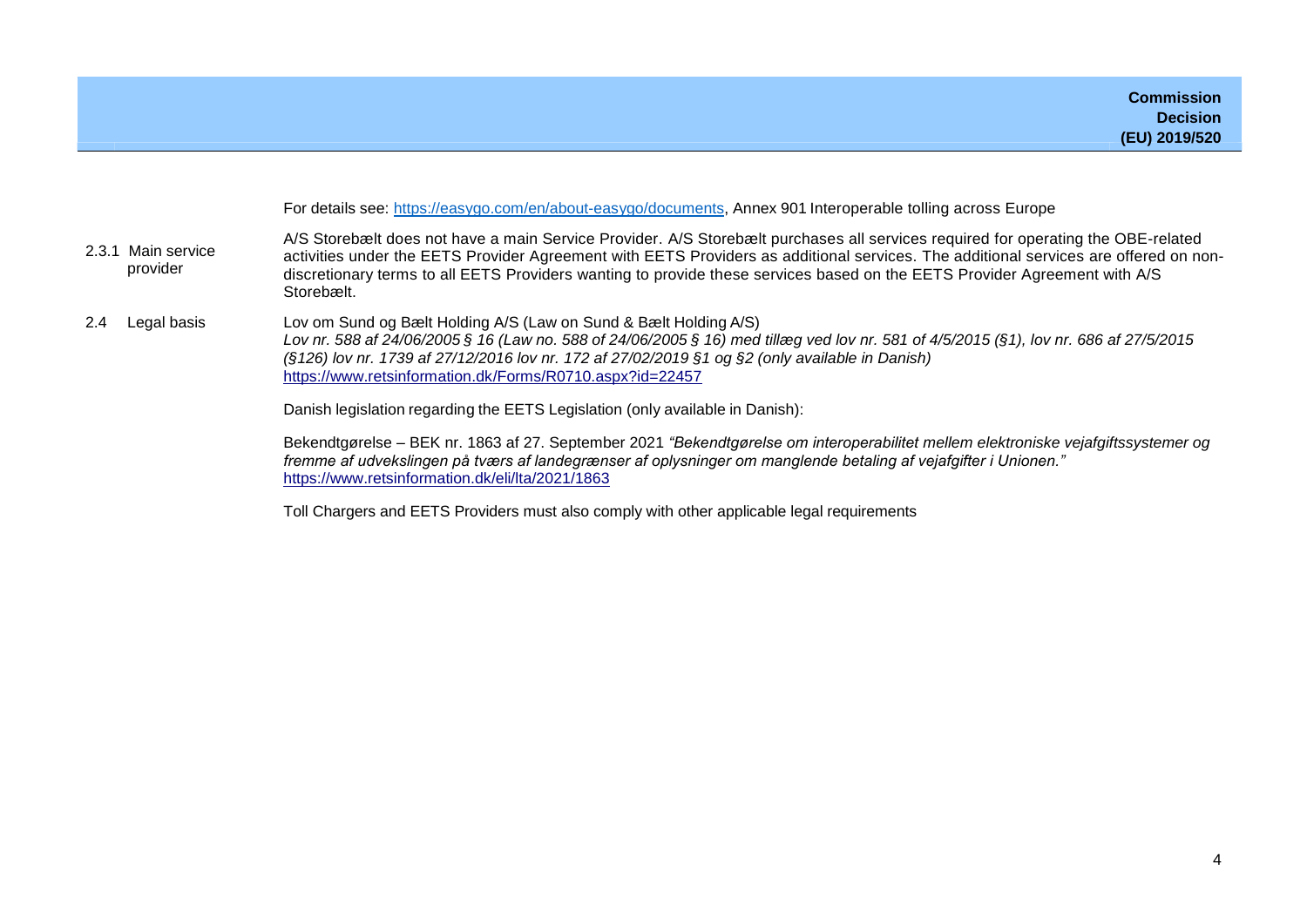**Commission Decision (EU) 2019/520**

### 2.5 Layout map



2.6 Geographical description of the EETS domain

The Storebælt toll road is situated on E20 between Halsskov on Zealand (east) and Nyborg on Funen (west). From east, the toll obligation incurs upon passage of exit 43 and from west on passage of exit 44. The toll station is located at Halsskov where tolls for both directions are collected.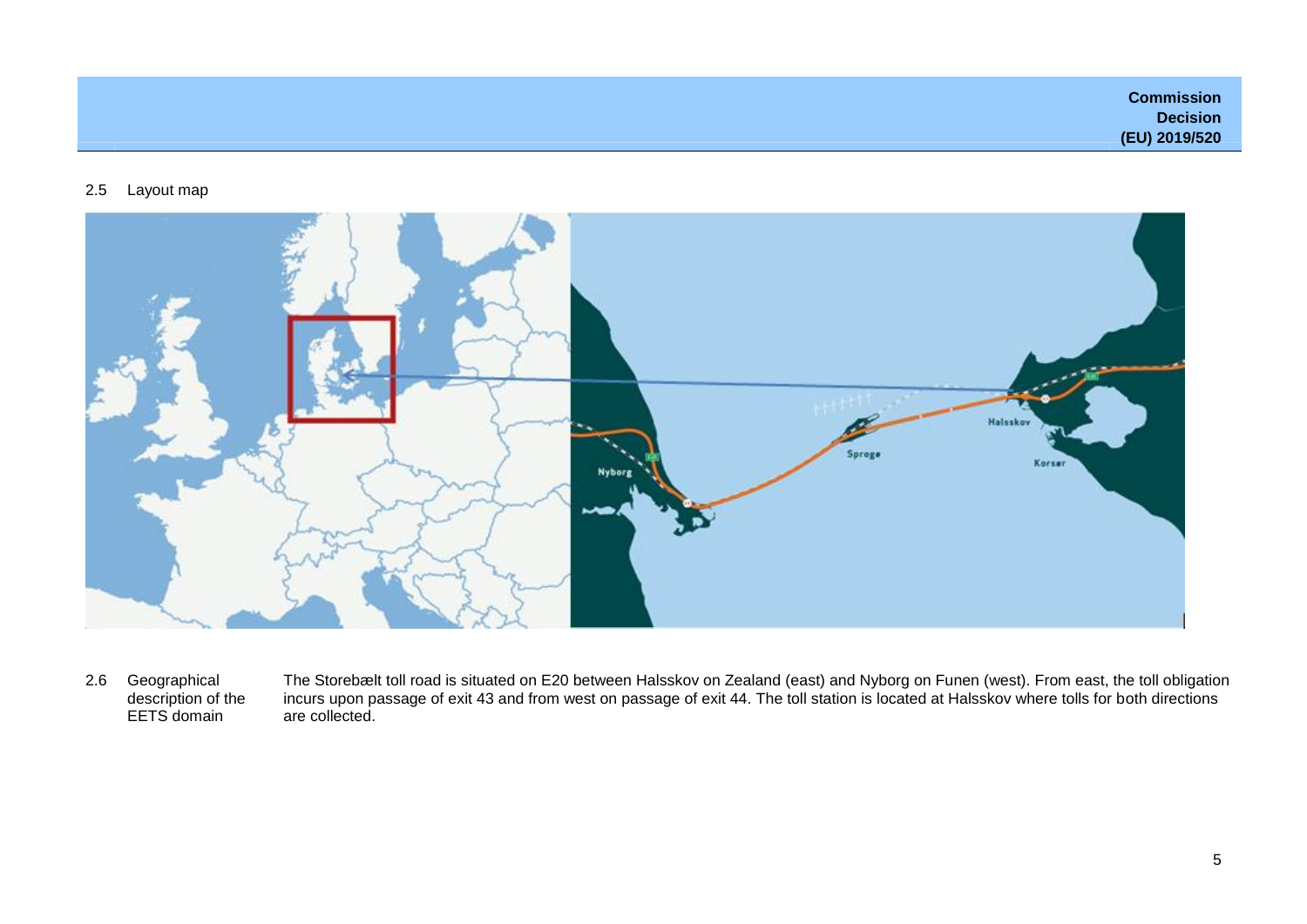**Commission Decision (EU) 2019/520**



2.7 Nature of toll and levy principles

## The toll is:

- a fee including VAT. The VAT currently applied to the toll is 25 per cent
- a point charge for driving through the toll plaza
- based on a combination of vehicle class, length and height
- applicable 24/7 throughout the year without modulation
- discounts are offered to:
	- o Commuters using a light vehicle
	- o Disabled users having a vehicle registered for this purpose
	- o Return trip for light vehicles within a certain period. (Weekend, day and evening)
	- o Euro emission class and engine characteristics in order to obtain discounts for some vehicles
- 2.8 Vehicles liable to All vehicles are liable to pay toll.

toll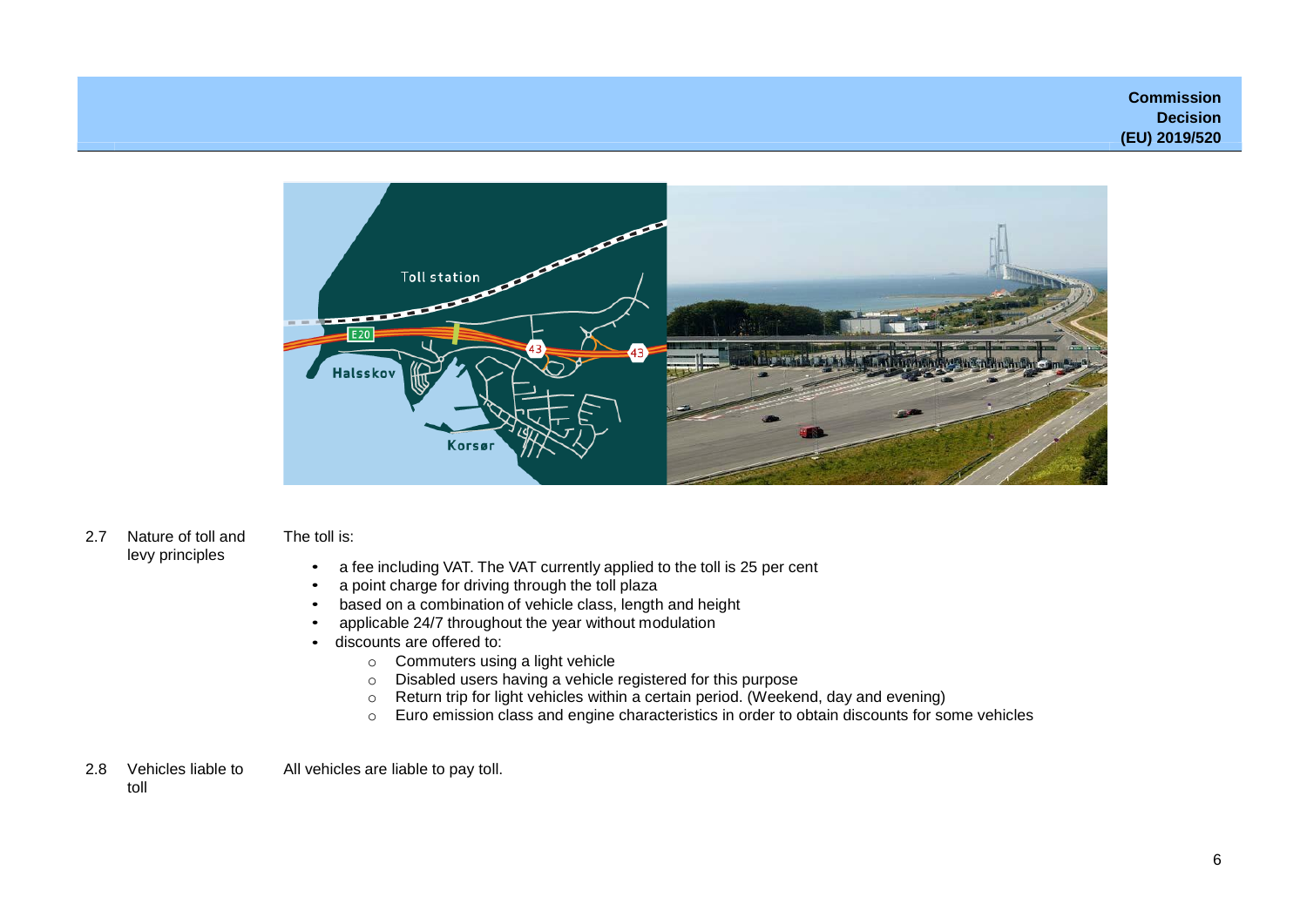**Commission Decision (EU) 2019/520**

- 2.9 Classification parameters EU vehicle classes (up to 3.5 t or above 3.5 t) in combination with the measured length and height of the vehicle and Euro emission class and engine characteristics in order to obtain discounts for some vehicles
- 2.10 Vehicle classes Motorcycles and passenger cars under 3 m Motorcycles (with trailer) and passenger cars 3–6 m Passenger cars (with trailer) over 6 m

Vans (max 3.5 t)

- Up to 6 m
- Over 6 m and under 2.7 m high
- Over 6 m and under 2.7 m high
- Lorries (over  $3.5 t 60 t$ )
	- Up to 10 m
	- $10-20$  m
	- Over 20 m

**Buses** 

- Up to 6 m
- Over 6 m and under 2.7 m high
- 6–10 m and over 2.7 m high
- Over 10 m and over 2.7 m high
- 2.11 Tariff classes The tariff classes and actual prices can be found on the website of A/S Storebælt: <https://storebaelt.dk/en/>

A description of the discounts are available on the website. If it is relevant for the EETS Provider to support discounts towards its EETS Users, A/S Storebælt has further requirements regarding exchange of additional information between the A/S Storebælt and the EETS Provider. These requirements will have to be agreed.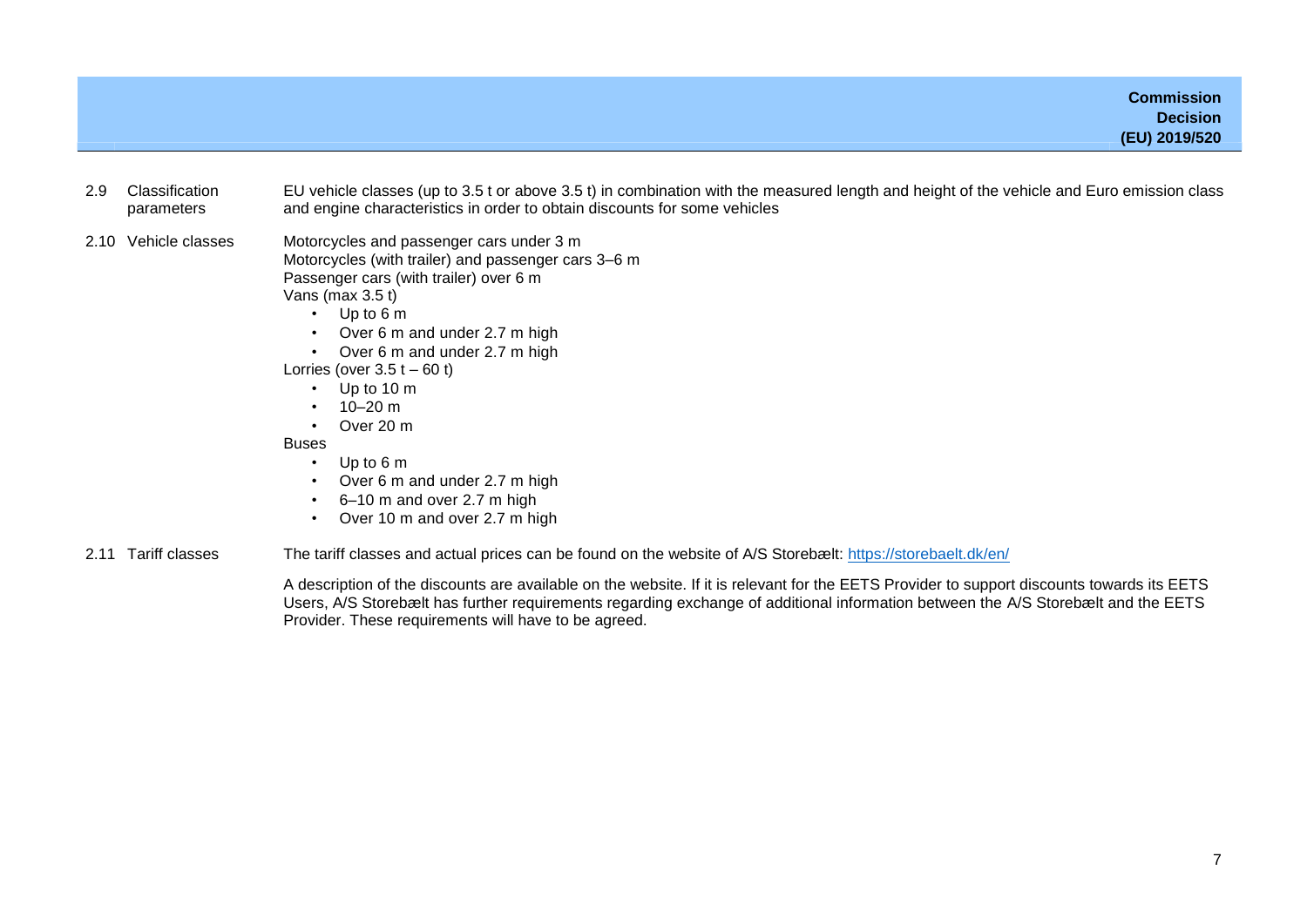| 3.  | <b>EETS Provider</b><br>application |                                                                                                                                                                                                                                                                                                                                                                                                                                                                              |  |
|-----|-------------------------------------|------------------------------------------------------------------------------------------------------------------------------------------------------------------------------------------------------------------------------------------------------------------------------------------------------------------------------------------------------------------------------------------------------------------------------------------------------------------------------|--|
| 3.1 | Application<br>procedure            | An EETS Provider who wants to deliver EETS at A/S Storebælt has to send an official application to A/S Storebælt. The application must<br>include information regarding                                                                                                                                                                                                                                                                                                      |  |
|     |                                     | the identity of the EETS Provider,<br>(i)<br>(ii)<br>the financial status of the EETS Provider,<br>(iii)<br>the service the EETS Provider intends to provide,<br>(iv)<br>EETS registration status, and<br>(v)<br>detailed description regarding the OBE that will be offered.                                                                                                                                                                                                |  |
|     |                                     | It is a prerequisite that the EETS Provider complies with the requirements as set out in the EETS Legislation and other relevant and<br>applicable legislation.                                                                                                                                                                                                                                                                                                              |  |
|     |                                     | The steps of accreditation of an EETS Provider to the EETS domain are as follows:                                                                                                                                                                                                                                                                                                                                                                                            |  |
|     |                                     | The EETS Provider will be presented to the terms for entering into an EETS Provider Agreement.<br>This includes legal and commercial terms bilateral with A/S Storebælt and technical specifications as stated in EasyGo Annex<br>105 Toll Service Provider - Requirements to a Service Recipient or an EasyGo affiliation agreement defining the use of the<br>EasyGo HUB, data exchange and technical specifications for security based on the relevant EasyGo® documents. |  |
|     |                                     | For detailed information regarding the technical framework, see: https://easygo.com/en/about-easygo/documents, Annex 401<br>Overview of annexes to contracts JVA and TSPA.                                                                                                                                                                                                                                                                                                   |  |
|     |                                     | The overall procedure for the assessment of the conformity to specifications and the suitability for use of interoperability constituents are<br>described in Annex 202 OBE & roadside equipment including sub-Annexes A-E, Annex 206 Test strategy and Annex 207 Test<br>specifications. The indicative duration of the accreditation procedure is described in Annex 206.                                                                                                  |  |
|     |                                     | EasyGo documentation and interfaces will be updated to comply with (EU 2020/204 Annex 1 EUROPEAN ELECTRONIC TOLL                                                                                                                                                                                                                                                                                                                                                             |  |

SERVCE INTERFACES and other relevant part of the directive within the time schedule set out in the directive.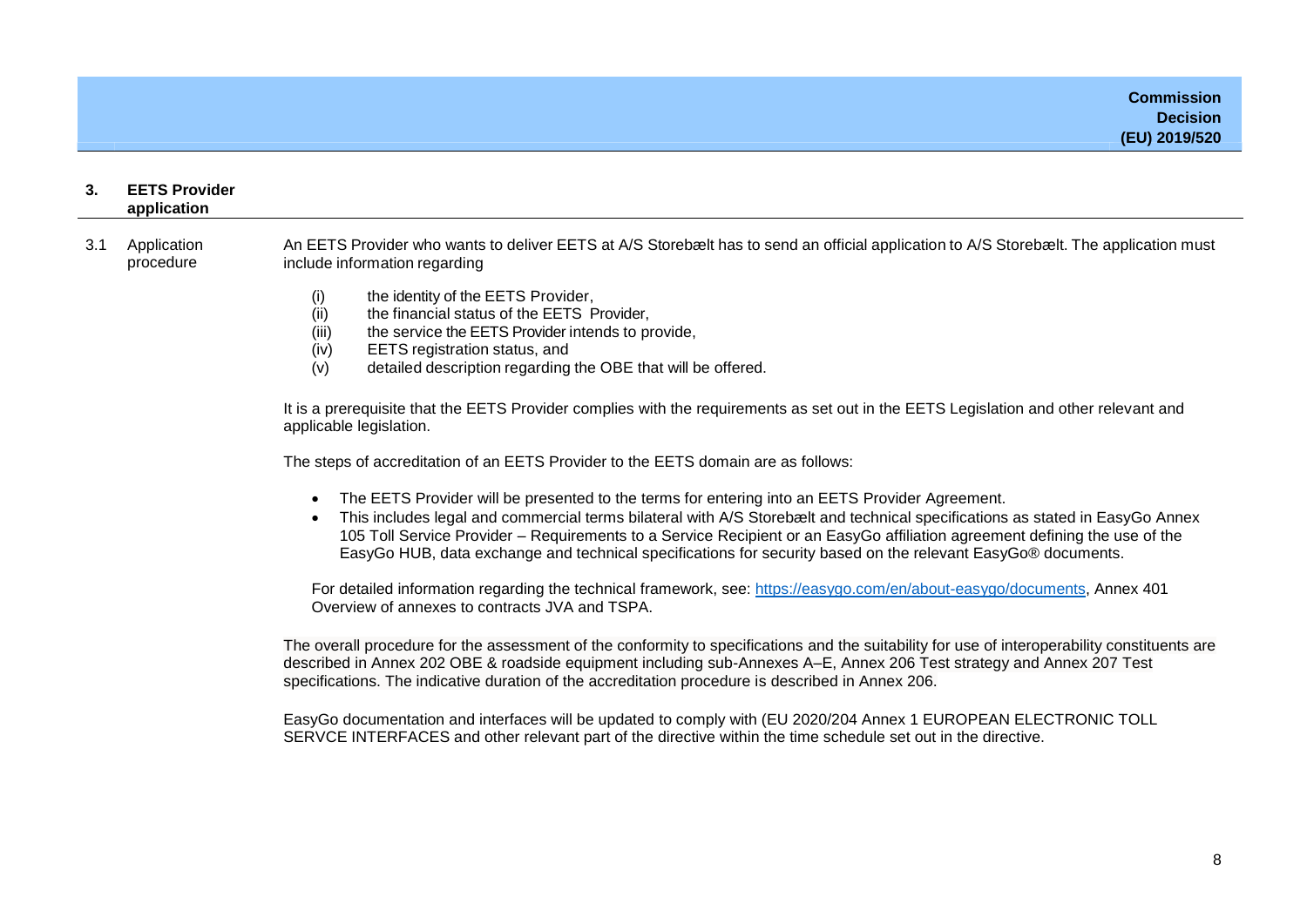| 4.  | <b>Technical</b><br>conditions                                                                                                                                                                                                                                                                                                                                                                    |                                                                                                                                                                                                                                                                                                                                                                                                                                                               |
|-----|---------------------------------------------------------------------------------------------------------------------------------------------------------------------------------------------------------------------------------------------------------------------------------------------------------------------------------------------------------------------------------------------------|---------------------------------------------------------------------------------------------------------------------------------------------------------------------------------------------------------------------------------------------------------------------------------------------------------------------------------------------------------------------------------------------------------------------------------------------------------------|
| 4.1 | Technology used<br>for tolling                                                                                                                                                                                                                                                                                                                                                                    | DSRC 5.8 GHz                                                                                                                                                                                                                                                                                                                                                                                                                                                  |
|     |                                                                                                                                                                                                                                                                                                                                                                                                   | The DSRC profiles used for communication is EN15509 supported by the roadside equipment.                                                                                                                                                                                                                                                                                                                                                                      |
|     |                                                                                                                                                                                                                                                                                                                                                                                                   | For details concerning the technology and RSE requirement, see: https://easygo.com/en/about-easygo/documents, Annex 202 OBE &<br>road side equipment including sub-Annexes A-E.                                                                                                                                                                                                                                                                               |
| 4.2 | Toll transaction<br>policy                                                                                                                                                                                                                                                                                                                                                                        | A/S Storebælt is currently a DSRC-based toll station with barriers.                                                                                                                                                                                                                                                                                                                                                                                           |
|     |                                                                                                                                                                                                                                                                                                                                                                                                   | Before the barrier opens, the vehicle has been controlled for valid identification/payment. When a vehicle with an OBE is identified, a<br>control is carried out to determine whether the OBE is from a known and accepted EETS Provider and whether the OBE is valid. If the<br>OBE is valid, the barrier opens and information about the OBE and price will be passed on to the EETS Provider according to the agreed<br>procedures and data formats.      |
| 4.3 | <b>Toll declarations</b><br>required                                                                                                                                                                                                                                                                                                                                                              | N/A (GNSS only)                                                                                                                                                                                                                                                                                                                                                                                                                                               |
| 4.4 | Data exchange -<br>The communication between the EETS Providers and A/S Storebælt takes place via the EasyGo HUB, which collects, validates and<br>merges files and forwards the information to the correct EETS Providers/Toll Chargers. The EasyGo HUB acts as an interconnecting<br>the EasyGo HUB<br>collection and forwarding system between the connected Toll Chargers and EETS Providers. |                                                                                                                                                                                                                                                                                                                                                                                                                                                               |
|     |                                                                                                                                                                                                                                                                                                                                                                                                   | Data exchange between the EasyGo HUB, A/S Storebælt and EETS Providers is based on an FTP transfer through an encrypted VPN<br>tunnel. The public internet is used as the underlying communication media. The EasyGo HUB and the central systems of the connected<br>Toll Chargers and EETS Providers shall be connected to the internet with the capacity and security architecture that is required to<br>perform a smooth and secure operation of EasyGo®. |
|     |                                                                                                                                                                                                                                                                                                                                                                                                   | A/S Storebælt and EETS Provider are connected directly to the EasyGo HUB and have designated folders as described in Annex 201<br>Requirements for central systems and EasyGo HUB.                                                                                                                                                                                                                                                                            |
|     |                                                                                                                                                                                                                                                                                                                                                                                                   | For detailed description, see https://easygo.com/en/about-easygo/documents, Annex 201 Requirements for central systems and<br>EasyGo HUB.                                                                                                                                                                                                                                                                                                                     |
| 4.5 | Data exchange<br>procedures                                                                                                                                                                                                                                                                                                                                                                       | Authorisation parameters are a part of the exchange of data based on the procedures and format of EasyGo®                                                                                                                                                                                                                                                                                                                                                     |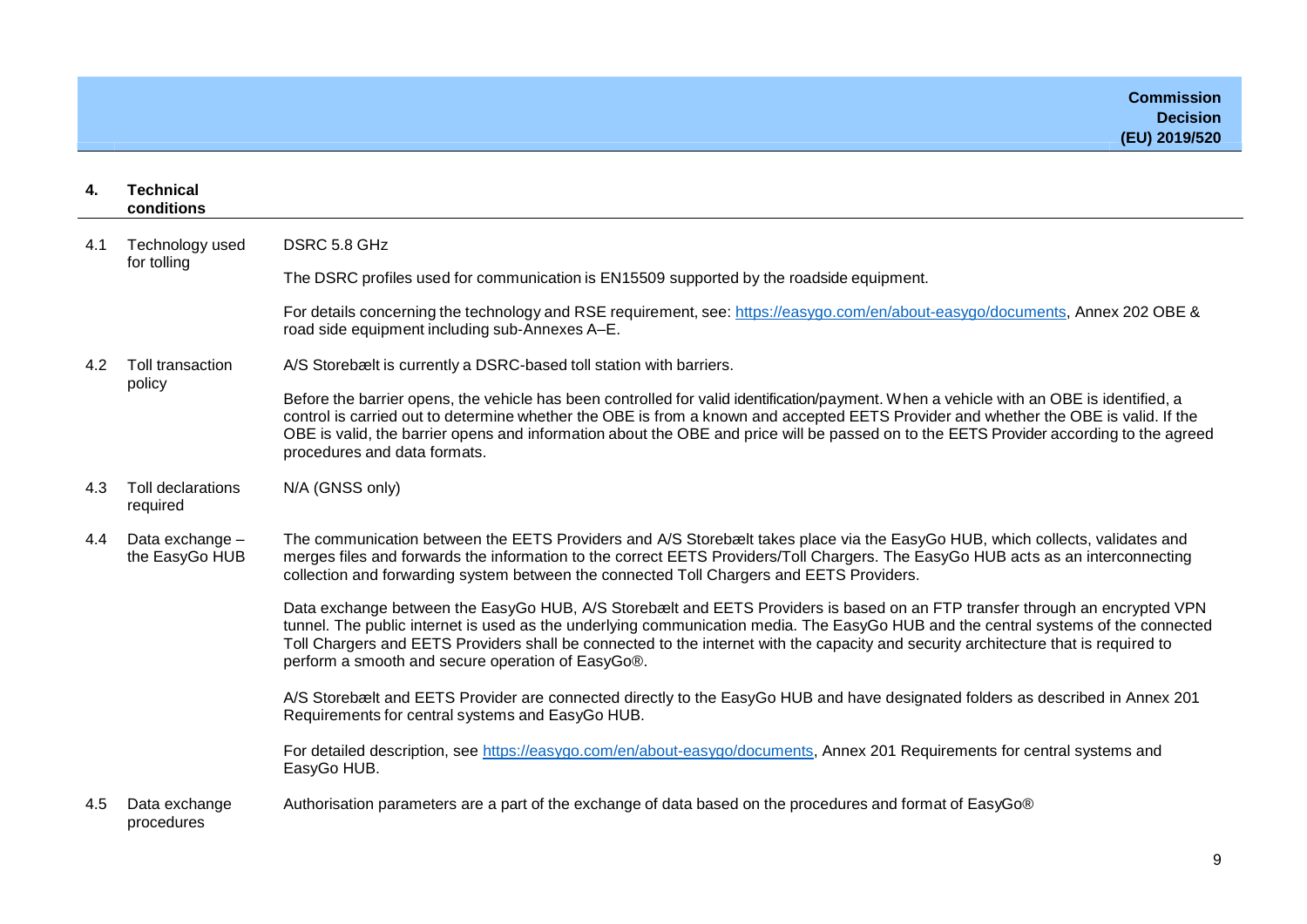The following data are exchanged:

- EFC toll context data detailed in parameter list (actor table file, toll stations table file and issuer table file.
- Validity lists (Black Lists/exception lists, White Lists/HGV lists and security keys)
- Transferring and validating of billing data (transit detail files). Times and frequency is described in Annex 201.

EFC toll context data are exchanged periodically. All other files are exchanged daily. For detailed description, see [https://easygo.com/en/about-easygo/documents,](https://easygo.com/en/about-easygo/documents) Annex 201 Requirements for central systems and EasyGo HUB, Annex 202 OBE & roadside equipment, 203 Technical requirements data formats and interface specifications and Annex 208 Requirements for VPN access to the EasyGo HUB.

In order for the A/S Storebælt to be able to handle certain discounts towards its EETS Users, it will be necessary to exchange further information. Such information will have to be agreed upon.

Exchange of information regarding customer complaints must be agreed upon based on the EasyGo procedures.

- 4.6 Exemption lists The control in respect of the service users of EETS Providers is primarily based on a Black Lists of not valid OBE (exemption list including blocked OBE) and secondarily on a White List for handling of exemptions.
- 4.7 Degraded modes The possibility for manual entering of OBE data can be agreed upon as a supplement to automatic procedures based on a White List.
- 4.8 Security functions The general EasyGo security policy must apply. For details see [https://easygo.com/en/about-easygo/documents,](https://easygo.com/en/about-easygo/documents) Annex 103 EasyGo Security Framework based on ISO 19299.

The exchange of security keys is to be done according to the EasyGo procedures.

The need for authentication of OBE and transactions must be agreed upon.

For detailed description, see [https://easygo.com/en/about-easygo/documents,](https://easygo.com/en/about-easygo/documents) Annex 201 Requirements for central systems and EasyGo HUB, Annex 203 Technical requirements data formats and interface specifications and Annex 205 DSRC key management.

4.9 Service level The quality of the performance is monitored daily based on a number of key parameters. This is done according to the EETS Provider Agreement and the EasyGo Quality Assurance system.

> The main quality requirements to performance are the amount of OBE from an EETS Provider that can be read automatically without manual interference. The requirement is met in the event of a correct reading of 99.9 per cent.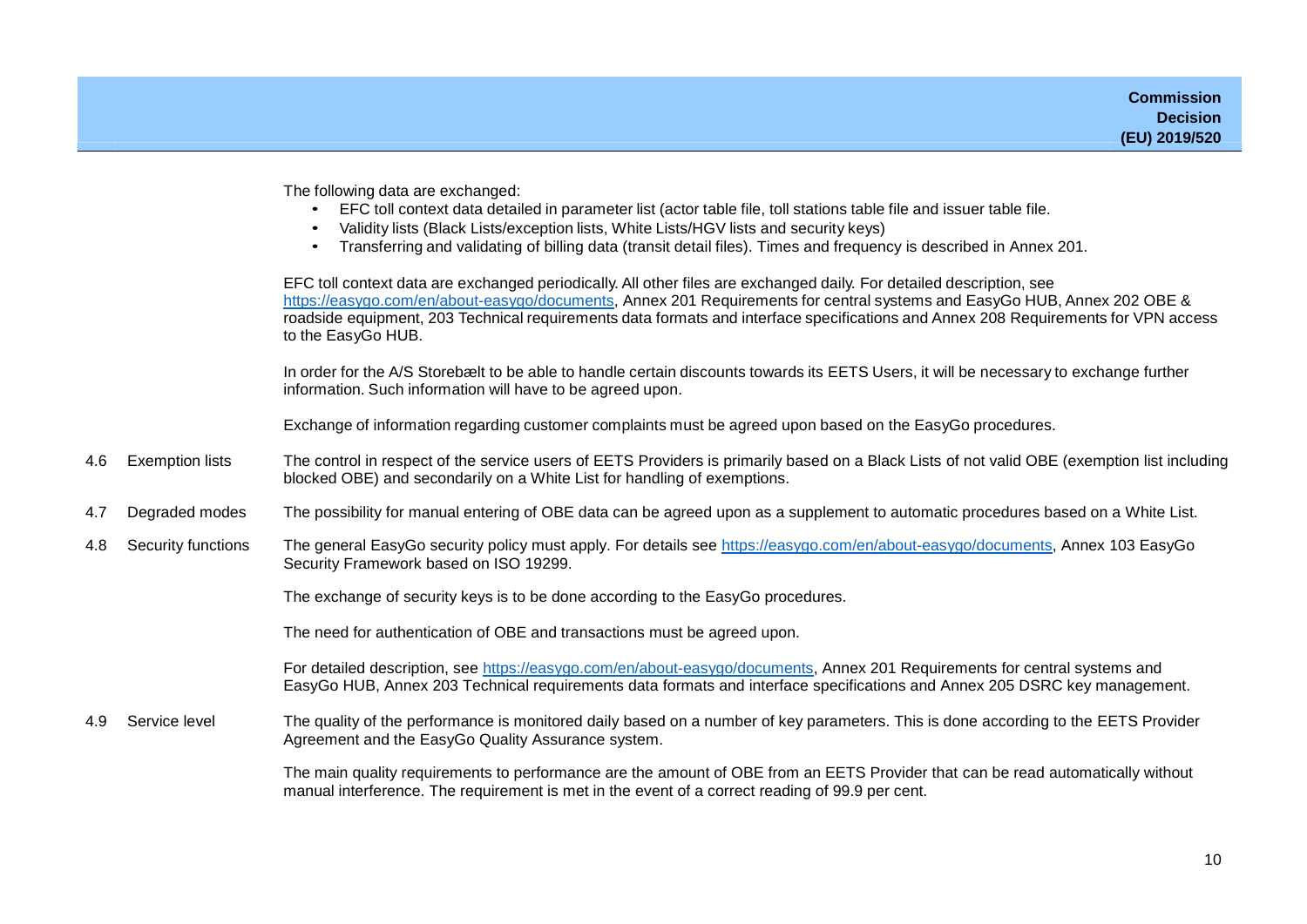| 5.   | Commercial                                                                 |                                                                                                                                                                                                                                            |
|------|----------------------------------------------------------------------------|--------------------------------------------------------------------------------------------------------------------------------------------------------------------------------------------------------------------------------------------|
| 4.11 | Modalities for the<br>supply of<br>localization<br>augmentation<br>signals | N/A (GNSS only).                                                                                                                                                                                                                           |
| 4.10 | Test procedures<br>(suitability for use)                                   | EasyGo test procedure for accepting an EETS Provider. For detailed description, see https://easygo.com/en/about-easygo/documents,<br>Annex 206 EasyGo test strategy, Annex 207 Interface test specification. Central systems - EasyGo HUB. |
|      |                                                                            | For detailed information regarding the EasyGo Quality framework, see: https://easygo.com/en/about-easygo/documents, Annex 307<br>EasyGo quality system                                                                                     |
|      |                                                                            | Moreover, requirements apply in respect of exchange of data within agreed time schedules and the validity hereof. Further, tailor-made<br>quality issues can be agreed upon.                                                               |

**conditions**

When A/S Storebælt has processed the application of the EETS Provider as further set out under section 3, A/S Storebælt and the EETS Provider shall enter into an EETS Provider e Agreement, see above section 3. The said documents contain the contractual framework for the cooperation between A/S Storebælt and the EETS Provider and will include amongst others the following:

5.1 EETS User Responsibility The EETS Provider has the contractual relationship with the EETS Users. Consequently, The EETS Provider is responsible for the collection of the toll and the EETS Provider is liable for the payment of the toll towards the A/S Storebælt. The EETS Provider shall inform the EETS User that the EETS User's payment of toll to the EETS Provider shall be deemed to fulfil the EETS User's payment obligation to A/S Storebælt. The minimum set of clauses of the agreement between the EETS Provider and the EETS Users are set out in Annex 301 Minimum set of clauses. See also section 5.6 below

> The EETS Provider is obliged to duly inform the EETS User about valid means of payment and, in accordance with Regulation (EU) 2016/679, about the processing of the EETS User's personal data and the rights stemming from applicable legislation on the protection of personal data.

> The EETS Provider shall at an agreed frequency provide a Black List at its own expense and risk that can be used to identify the OBE of the EETS Provider that is no longer accepted. The EETS Provider shall provide information on the contractual data of its EETS Users at its own risk and expense. The invoicing specifications are set out in Annex 304 Invoicing specification.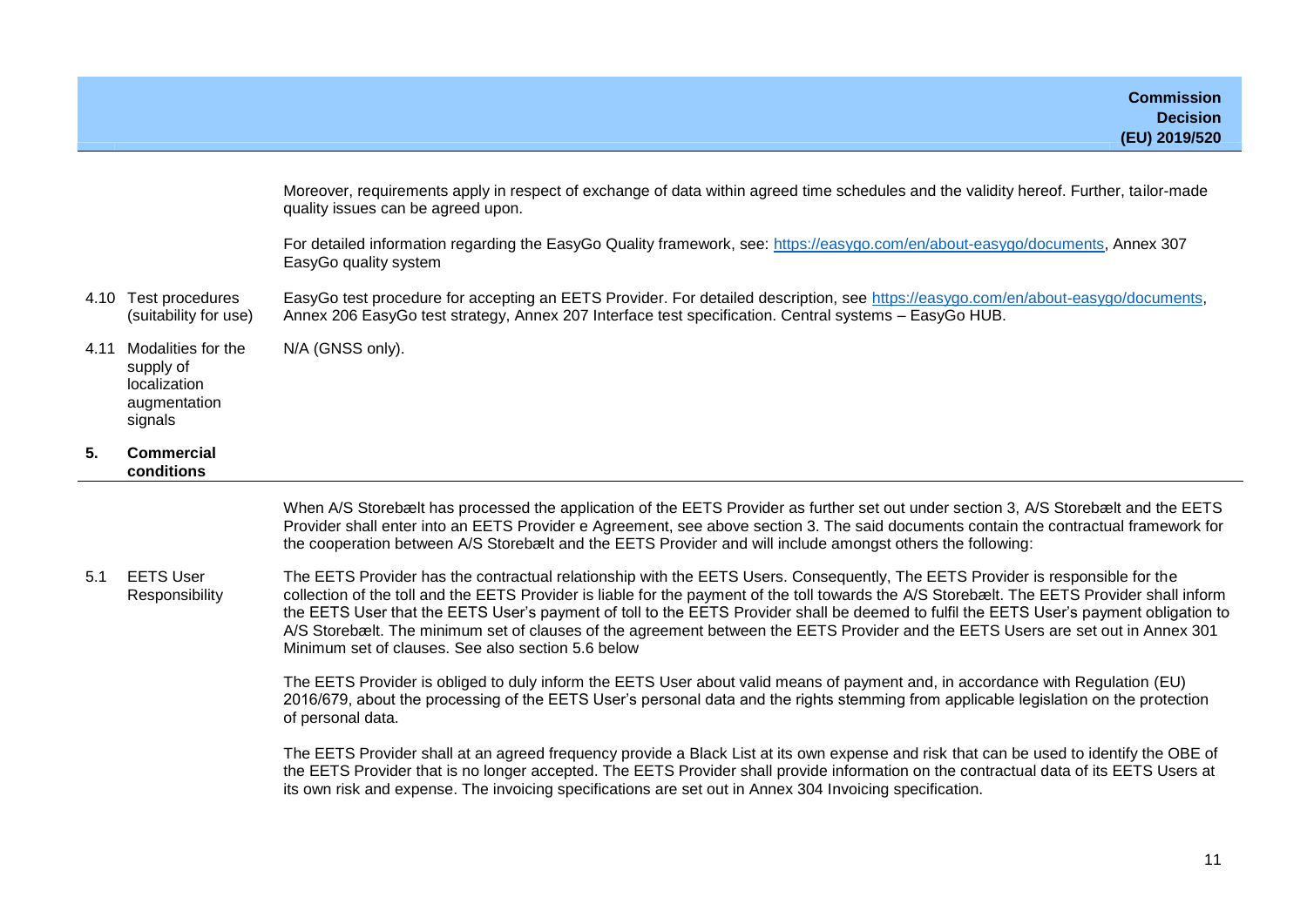|     |                            | The EETS Provider shall handle complaints from the EETS Users. The principles for handling of customer relations and complaints are<br>set out in Annex 302 Principles for handling of customer relations and complaints.                                                                                                                                                                |
|-----|----------------------------|------------------------------------------------------------------------------------------------------------------------------------------------------------------------------------------------------------------------------------------------------------------------------------------------------------------------------------------------------------------------------------------|
| 5.2 | <b>Fixed Charges</b>       | The EETS Provider shall pay the costs related to the implementation in the system of A/S Storebælt and to the testing and certification of<br>the EETS Provider's OBE.                                                                                                                                                                                                                   |
|     |                            | In the operational phase, the EETS Provider shall pay its own costs related to any change in the technical specifications and other<br>requirements caused by A/S Storebælt or EasyGo®.                                                                                                                                                                                                  |
| 5.3 | Guarantee or<br>equivalent | A bank guarantee or equivalent financial instrument is required based on the principles in Commission Implementing Regulation (EU)<br>2020/204, Annex II, section 1.1 (c) i.e. the amount shall not exceed the average monthly toll transaction amount paid by the EETS Provider<br>for A/S Storebælt's toll domain.                                                                     |
|     |                            | The EETS Provider may suggest alternative solutions to provide payment security, but A/S Storebælt is not obliged to accept these<br>alternative solutions. Invoicing frequency may also be included in alternative solutions. Acceptance of alternatives will – among other<br>things - be based on the creditworthiness of the EETS Provider and the associated costs.                 |
| 5.4 | Invoicing policy           | The EETS Provider chooses which model to use for invoicing the EETS Users - the "reseller model" or the "agent model" (Invoice in the<br>name of the Toll Charger). Regardless which model is chosen the terms regarding invoices must be fully compliant with the Invoice<br>requirement stated in the EETS Decision and COMMISSION IMPLEMENTING REGULATION (EU) 2020/204 Article 2, 6. |
|     |                            | Basis for settlement between A/S Storebælt and the EETS Provider is the transaction lines sent from A/S Storebælt to the EETS Provider<br>and accepted by the EETS Provider according to the technical definitions.                                                                                                                                                                      |
|     |                            | General terms for invoices:                                                                                                                                                                                                                                                                                                                                                              |
|     |                            | Currency: DKK<br>Invoice language: Danish<br>Invoicing frequency: From a weekly basis and up to a monthly basis depending on EETS Provider's financial rating from the rating agency<br>Dun & Bradstreet. For more details, see the EETS Provider Agreement.                                                                                                                             |
| 5.5 | Payment policy             | Payment terms for settlement between A/S Storebælt and the EETS Provider are either "on the 15th day of the month", or "the 7th day of<br>the following week" - depending of EETS Provider's financial rating from the rating agency Dun & Bradstreet. For more details, see the<br><b>EETS Provider Agreement.</b>                                                                      |
|     |                            | Other terms regarding guarantee and payment conditions are subject to negotiation between the Toll Charger and the EETS Provider.                                                                                                                                                                                                                                                        |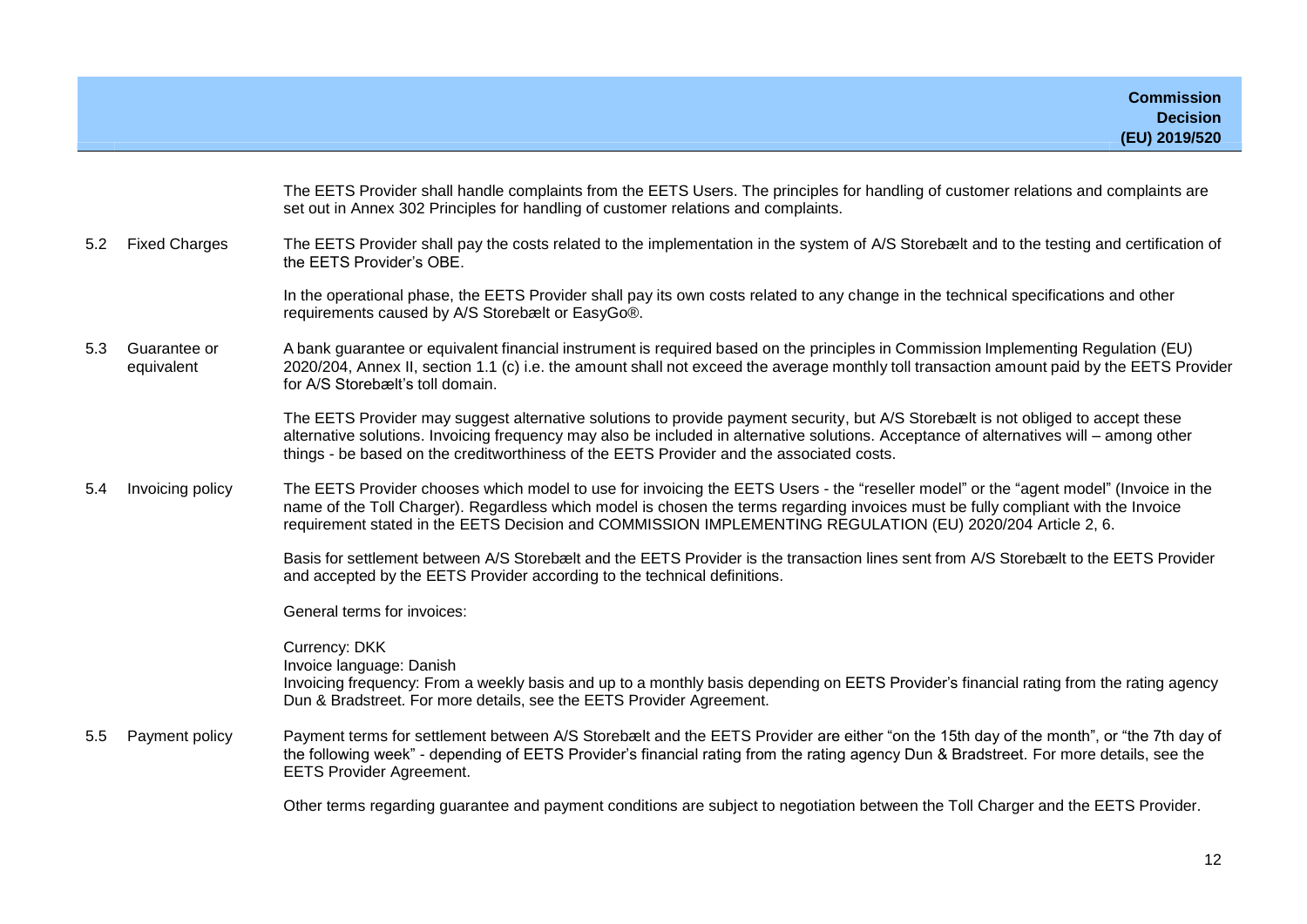#### 5.6 Requirements for handling EETS Users

The EETS Provider must ensure that the EETS Users are treated according to the EasyGo® common service definitions:

- Annex 301 Minimum set of clauses of the agreement between Toll Service Provider and Service User
- Annex 302 Principles for handling of customer relations and complaints.
- Annex 303 Currency selection principles
- Annex 304 Invoicing specifications.

See also section 5.1 above.

For further detailed descriptions, see [https://easygo.com/en/about-easygo/documents.](https://easygo.com/en/about-easygo/documents)

5.7 EETS Provider's remuneration conditions The remuneration paid by A/S Storebælt to the EETS Provider is as follows: If the EETS Provider delivers the (basic) Services to A/S Storebælt – "Services" means collection of toll on behalf of A/S Storebælt according to EETS Legislation:

- Services (Remuneration for toll transactions):
	- $\circ$  The remuneration is based on the amount of toll collected by the EETS Provider on behalf of A/S Storebælt. The rate is currently 2 per cent of the amount of the toll collected.

If the EETS Provider chooses to deliver Additional Service to A/S Storebælt - "Additional Services" means services that the EETS Provider may deliver to the A/S Storebælt in addition to the Services covered in the EETS Provider Agreement. The EETS Provider will receive an additional remuneration when delivering the Additional Services. The EETS Provider and A/S Storebælt shall conclude and sign an amendment to the EETS Provider Agreement before the EETS Provider's may deliver such additional services.

- Additional Services:
	- o For Additional Services the remuneration may vary based for example on unit price and the number of active OBE in the Toll Domain and (price ladder) depending of the volume. Further described in the annexes to the EETS Provider Agreement.

All remunerations may be subject to reduction depending on the EETS Provider's ability to fulfil certain levels of service and quality required. Further described in the annexes to the EETS Provider Agreement.

#### **6. Additional information**

6.2 Enforcement Article 23 The cooperation between Toll Charger and EETS Provider on their enforcement efforts according to article 23 of the EETS Decision to be agreed.